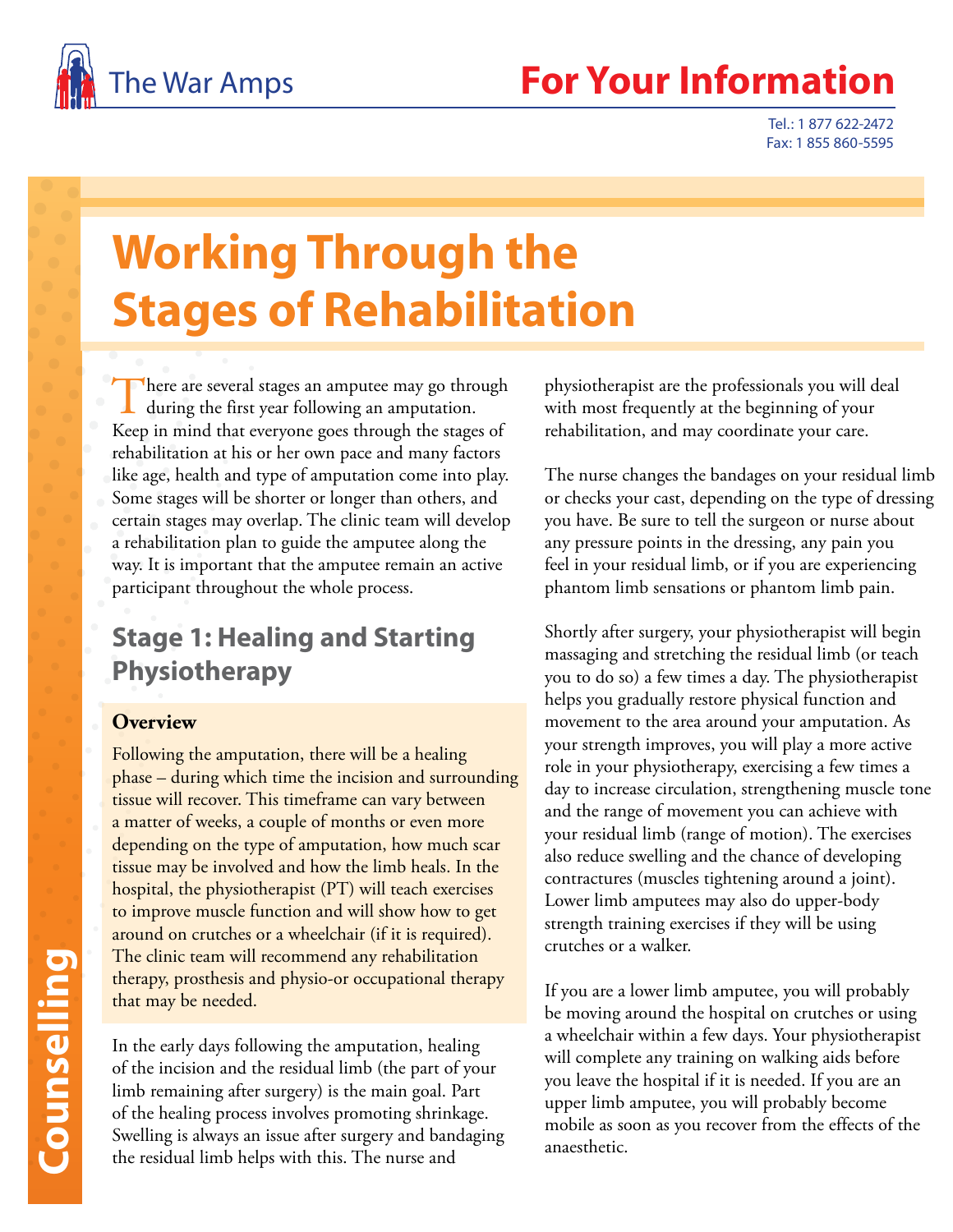**It is important that the amputee remain an active participant throughout the whole process.** 

Upon returning home, a post-operative dressing is applied to the residual limb. Commonly, you may visit the physiotherapist around three to five times a week. You may also return to the hospital to have your bandage or cast changed/removed; alternatively, a local nurse or health care professional may be requested to handle this. After the sutures are removed, a compressive sock called a "shrinker sock" or a tensor bandage helps reduce swelling (edema), and molds and shapes the limb so the prosthesis will fit more comfortably.

## **Stage 2: Visiting the Prosthetist**

#### **Overview**

A prosthetist is the professional who makes the prosthesis (artificial limb). Once the clinic team is satisfied that the residual limb has healed well enough, a prosthesis can be fitted. A temporary prosthesis (more common for leg amputees) provides early mobility while allowing the residual limb to continue to shrink and change shape (which is normal following any amputation). Once the residual limb has settled into its final shape and the incision has healed, a "definitive" prosthesis (for permanent use) will be made. Arm amputees, unlike leg amputees who need a limb for mobility, are usually fitted once their limb has finished shrinking and changing shape. Many amputees are fitted with a simple prosthesis at first (for example a passive arm that has no grip function), which allows them to get used to wearing a limb and to help early on with balance. Later on, the amputee and prosthetist often decide together on a more complex and functional limb.

#### **Working Closely With Your Prosthetist**

The prosthetist (often with the help of prosthetic technicians) is the professional who will fabricate your prosthesis. The clinic team, working with you, recommends the type of fitting appropriate for you and a prescription will be provided to the prosthetist. In many cases (especially in larger centres), the prosthetist attends a clinic right at the hospital at which the other rehabilitation professionals are present. Sometimes you are referred to a prosthetic centre.

It is important to remember that you have the choice of which prosthetic centre in your province you will attend. As the person who makes, adjusts and repairs your artificial limb, visits to the prosthetist will be part of your life from this point on. Having an open relationship with your prosthetist and feeling comfortable discussing your needs is critical.

#### **The Process of Being Fitted**

Once your residual limb is healed and the swelling is reduced, you are ready for your first fitting for an artificial limb. This is usually about one to two months following surgery, but underlying medical conditions such as vascular disease or an infection might extend this time period.

During a fitting, your prosthetist will examine your residual limb closely. It is a very personal experience and it can take some time to feel at ease with the process. When going for your



first fitting, wearing a T-shirt will make fitting easier if you are an arm amputee. If you are a leg amputee, it is a good idea to wear shorts as well as a comfortable shoe and bring its mate for the foot of your artificial limb. Do not forget to bring your prescription or any other relevant documents that you may have been given.

The first step in making your prosthesis is to create a mold; this usually starts with a plaster cast being taken of your residual limb. Generally, the prosthetist uses a "hands-on" method, as he/she manually checks the residual limb for cysts or similar conditions which may

**Once your residual limb is healed and the swelling is reduced, you are ready for your first fitting for an artificial limb.**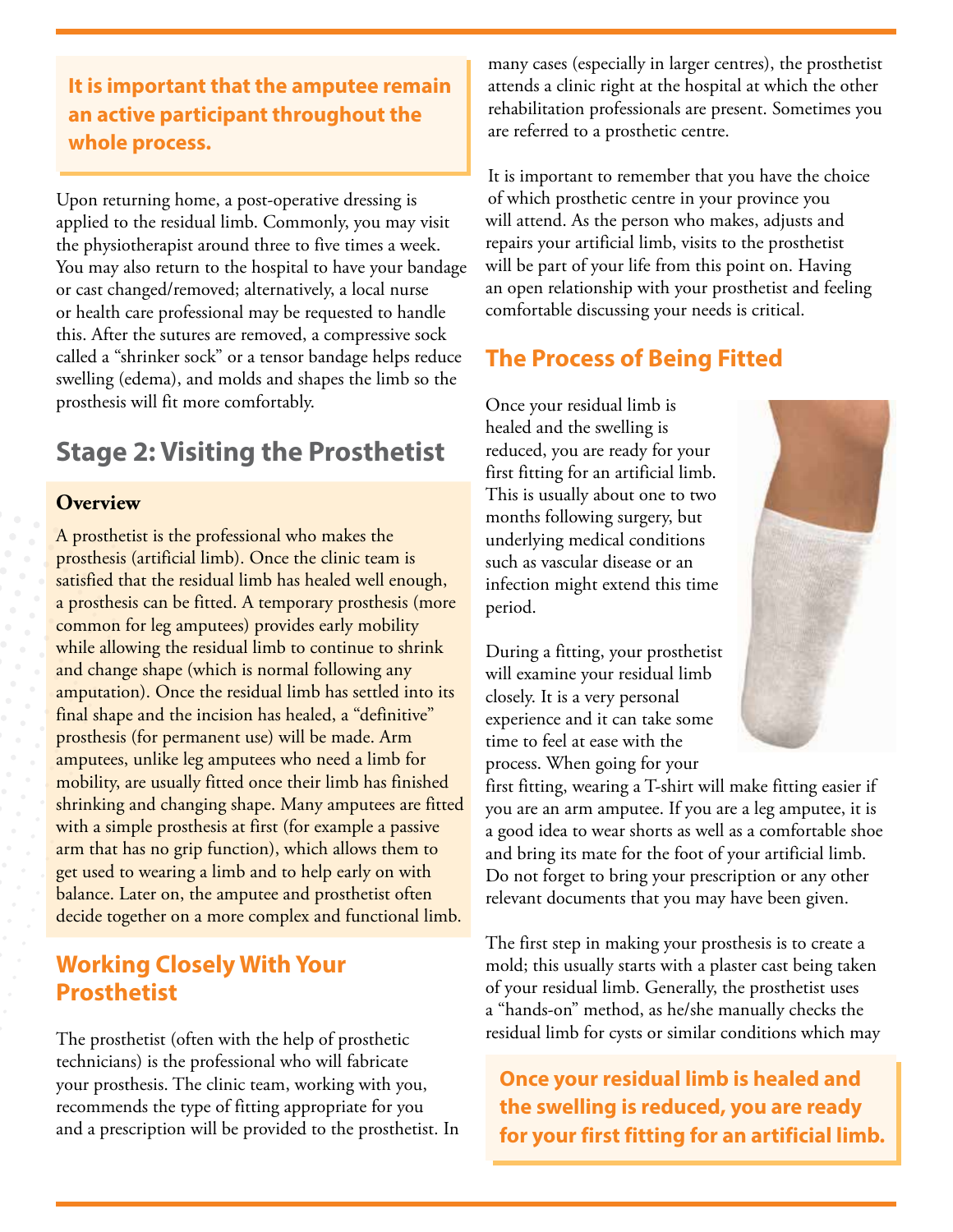**Your feedback to the prosthetist is needed to help him/her provide the best fitting for you. Be sure to tell the prosthetist if your residual limb is slipping up and down inside the socket, or if your artificial limb "feels" too long or too short if you are a leg amputee.** 

need special consideration during the fitting process. However, some prosthetists use "CAD-CAM," a computer-aided design method, instead – after entering your measurements into a computer – a milling machine carves out a reproduction of your residual limb. The finished product in both cases is the mold, which is used to fashion a socket to custom fit your residual limb. Prosthetists use a "check socket," a test socket often made of clear material, to visually inspect the fit. Stump socks and liners can help provide proper padding and comfort within the socket.

The most important considerations during a fitting are that the socket fits properly and that the artificial limb is aligned well with the rest of the body. Your feedback to the prosthetist is needed to help him/her provide the best fitting for you. For example, be sure to tell the prosthetist if your residual limb is slipping up and down (called pistoning) inside the socket, or if your artificial limb "feels" too long or too short.

#### **Your First Limb**

Depending on your situation, you may be fitted with a temporary limb early on. Before a fitting is considered, your clinic team will want to ensure your residual limb has healed enough.

As the name suggests, the temporary limb is worn temporarily as the residual limb continues to gradually change shape. The temporary limb allows you to improve your balance and, if you are a leg amputee, learn how to walk. The prosthetist will make adjustments to the temporary prosthesis if necessary. A leg amputee may often have a metal pylon (a rigid central shaft) attached to a basic prosthetic foot as a temporary limb. An arm amputee may be fitted with a passive prosthesis as a first



Wearing the temporary limb for short periods everyday will allow your body to adjust; you can then gradually increase the time until you are able to wear it comfortably all day. Physiotherapy exercises will help strengthen your residual limb and allow you to wear the artificial limb for longer periods.

A definitive or permanent limb can be fitted once the residual limb has stabilized and you are comfortable wearing the temporary prosthesis. Your definitive prosthesis is customized to your body and is made for long-term use. Usually, it will last about three years or more for an adult amputee. A child amputee may need a new limb once a year or even more often because of growth spurts. Some amputees have a spare limb to use when their definitive limb is being repaired or a new limb is being made.

## **Stage 3: Choosing an Artificial Limb(s)**

#### **Overview**

There are many different components and prostheses available and a detailed discussion with the prosthetist will help in making the right choices. Factors to consider include level of activity, health, level of amputation(s) and the importance of cosmetic look versus the functionality of the prosthesis.

Artificial limbs have come a long way from the early wooden and aluminum versions used after the First and Second World Wars. New technology is making artificial limbs more cosmetically appealing and functional. Artificial legs are very useful for providing mobility and stability, and artificial arms can help with many daily household activities. There are many specific types of prostheses, including special limbs or devices for certain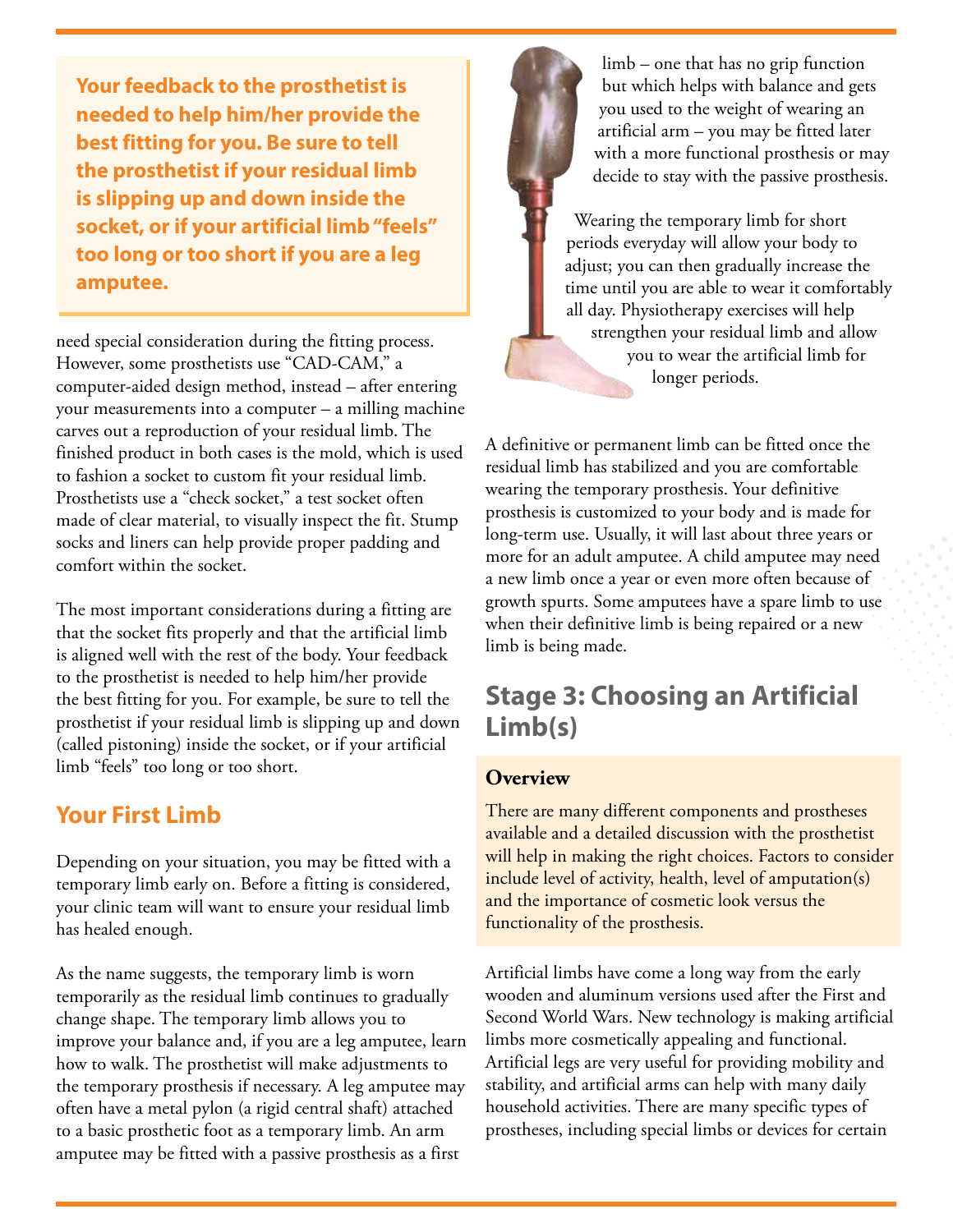**To make the best use of the time during your appointments with the prosthetist, it is a good idea to write down any questions you think of in advance.**

tasks and activities so it is very important to discuss your expectations and requirements with the prosthetist.

To make the best use of the time during your appointments with the prosthetist, it is a good idea to write down any questions you think of in advance. You do not want to forget anything. Taking notes during these meetings that you can refer back to later is also helpful – with so much information coming your way these notes can be reviewed when you have more time. If you are an arm amputee, your choices range from a passive to a more functional prosthesis. Passive arms have no grasping function but have a good cosmetic appearance. Functional arms can either be body powered or electric.

Cable-operated hands and hooks are known as "body powered" prostheses and are operated by means of a cable and harness system. By using the back and shoulder muscles, the cable is pulled and either opens ("voluntary opening") or closes ("voluntary closing") the terminal device.



**Body powered prosthesis with a figure 8 harness**

**Artificial limbs are designed for low-, medium- and high-level activities.** 

A "myoelectric" prosthesis is operated when the electrodes pick up muscle (Greek: myo) impulses from your residual limb. These are then translated into electrical signals that are sent to the electric hand to open or close it. The power is provided by a battery in the prosthesis. Although less common than myoelectric arms, there are also electric arms that are operated by

other means, like a switch that you can turn on and off. Some types of arms have the option of either being myoelectrically controlled or switch-controlled. If you are a leg amputee, you will be fitted with one of two types of limbs. An exoskeletal prosthesis has a hard outer shell made primarily of plastics and laminates.



An endoskeletal, or modular prosthesis, has the tube or pylon frame that acts as a type of "skeleton." A soft foam cover might be applied over the prosthesis, which is shaped to match the sound limb.

There are many pros and cons for different types of artificial limbs and with your prosthetist you will discuss which characteristics are the most important for you. Please refer to the considerations below.

#### **Your Level of Activity**

Artificial limbs are designed for low-, medium- and high-level activities. Usually low-activity limbs are simpler in design and may be lighter in weight than high-activity ones, which may contain more complex components. Endoskeletal components are lightweight, require few adjustments, and have parts that are easily interchanged. Exoskeletal components are durable, last longer and can endure strenuous wear.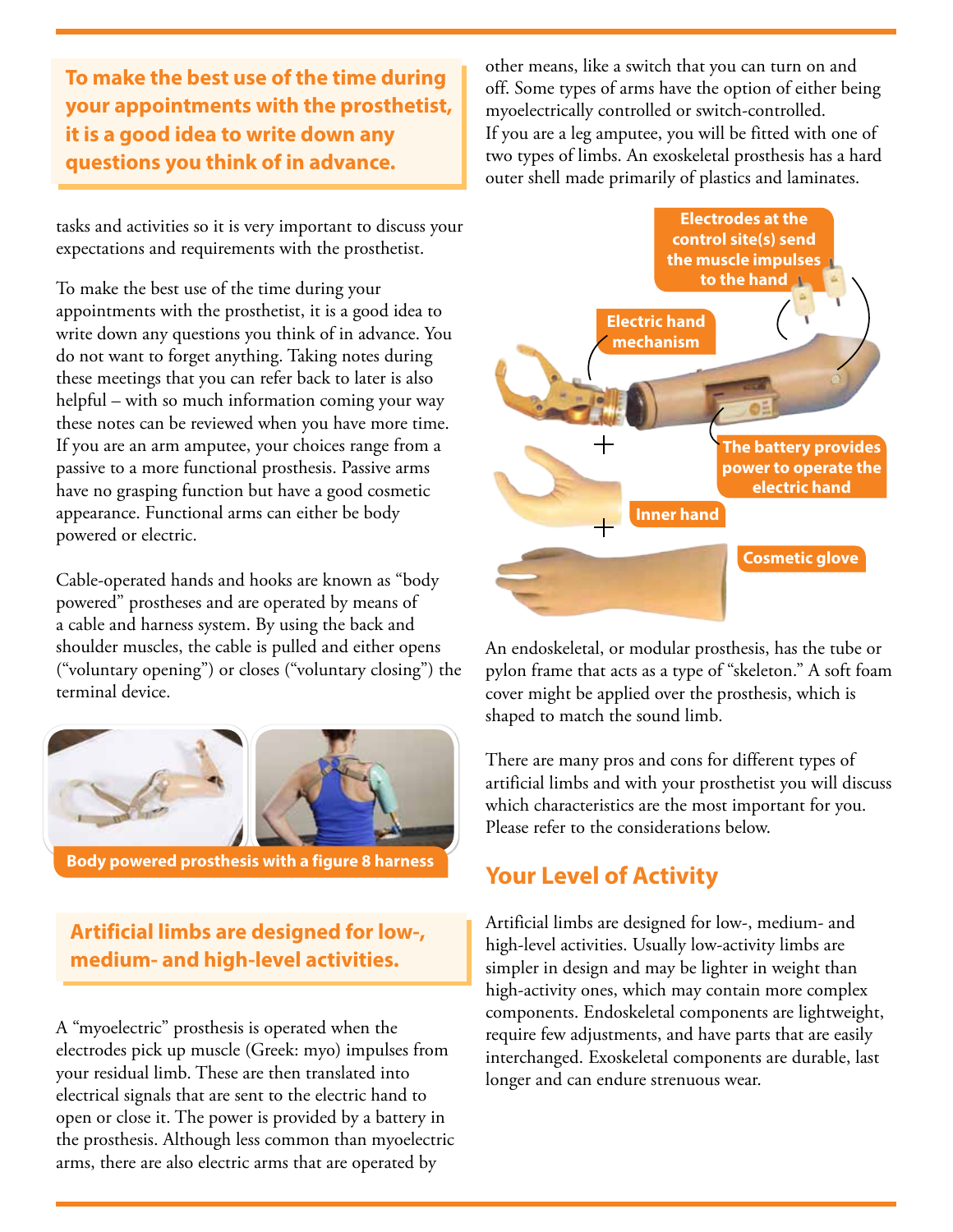#### **Your Health**

Amputees with an active lifestyle may require limbs with more advanced function (though there might be extra maintenance involved). Sometimes less active amputees, and those who have conditions like diabetes and vascular disease, choose to use simple artificial limbs that are comfortable, easy to use and/or expend less energy. For example, a "slide-on socket" which is easy to slip on with a lightweight activity belt could be useful if you are a senior amputee. Stance control safety knees are useful for leg amputees with limited muscle control since they contain a weight-activated safety brake.

#### **Your Level of Amputation(s)**

Leg amputees will need to consider the type of foot that is suitable for them. For instance, a partial foot amputee can use a shoe filler for better function. Some leg amputees will consider an articulated ankle (with jointed parts that move) and an above knee amputee will also consider the type of knee joint they require.

Similarly, partial hand amputees might be interested in an opposition post (a device that allows partial hand amputees to grasp while retaining sensation). Arm amputees will consider the type of terminal device they will use for hand function as well as possibly a wrist joint. Above elbow amputees will also consider the type of elbow joint. Hybrid fittings that incorporate at least two different features – such as a body powered and myoelectric hybrid arm combining an electric hand and a cable-operated elbow – are common in above elbow fittings.

The weight of each component becomes an important consideration for high-level amputees. Most bilateral and multiple amputees can be fitted with (an) artificial limb(s), but sometimes other mobility aids like a wheelchair are more suitable. Some amputees who use prostheses for certain activities rely on their wheelchair for activities involving long distances.

#### **Cosmetic Look Versus Functionality**

There is sometimes a trade-off between the cosmetic look (cosmesis) of an artificial limb and its function. If you are a leg amputee, for example, highly cosmetic coverings are expensive and may be easily damaged if you lead a very active lifestyle. If you are an arm amputee, hooks are very functional because of their good pinch and grasp function, but do not look as natural as a passive or myoelectric hand. You have to find the right balance of cosmesis and function to suit your needs.

**In addition to the standard limb, you may consider whether you need additional specialized limbs. Many amputees have different artificial limbs for specific activities.**

#### **Other Options**

In addition to the standard limb, you may consider whether you need additional specialized limbs. Many amputees have different artificial limbs for specific activities. A prosthetist can make a recreational arm or leg specially designed for sports, such as skiing or swimming. Specific devices, like a simple ring attached to the handlebars of a bicycle for upper limb amputees, can also be made. Remember, the prosthetist is an expert on artificial limbs, but you are an expert on yourself and what you need!

## **Stage 4: Learning to Use Your Artificial Limb**

#### **Overview**

Prosthetists or physiotherapists (PTs) teach leg amputees how to walk with their artificial limb (gait training). Arm amputees will be trained by an occupational therapist



(OT) on how to use their prosthesis for daily activities; this may take longer and be more involved depending on the type of prosthesis being fitted. Occupational therapists also teach amputees adaptive skills, such as how to get dressed with one hand or with an artificial arm.

Your centre of gravity is determined by balancing your body's weight. As a new amputee, you have lost a percentage of your body weight during your amputation